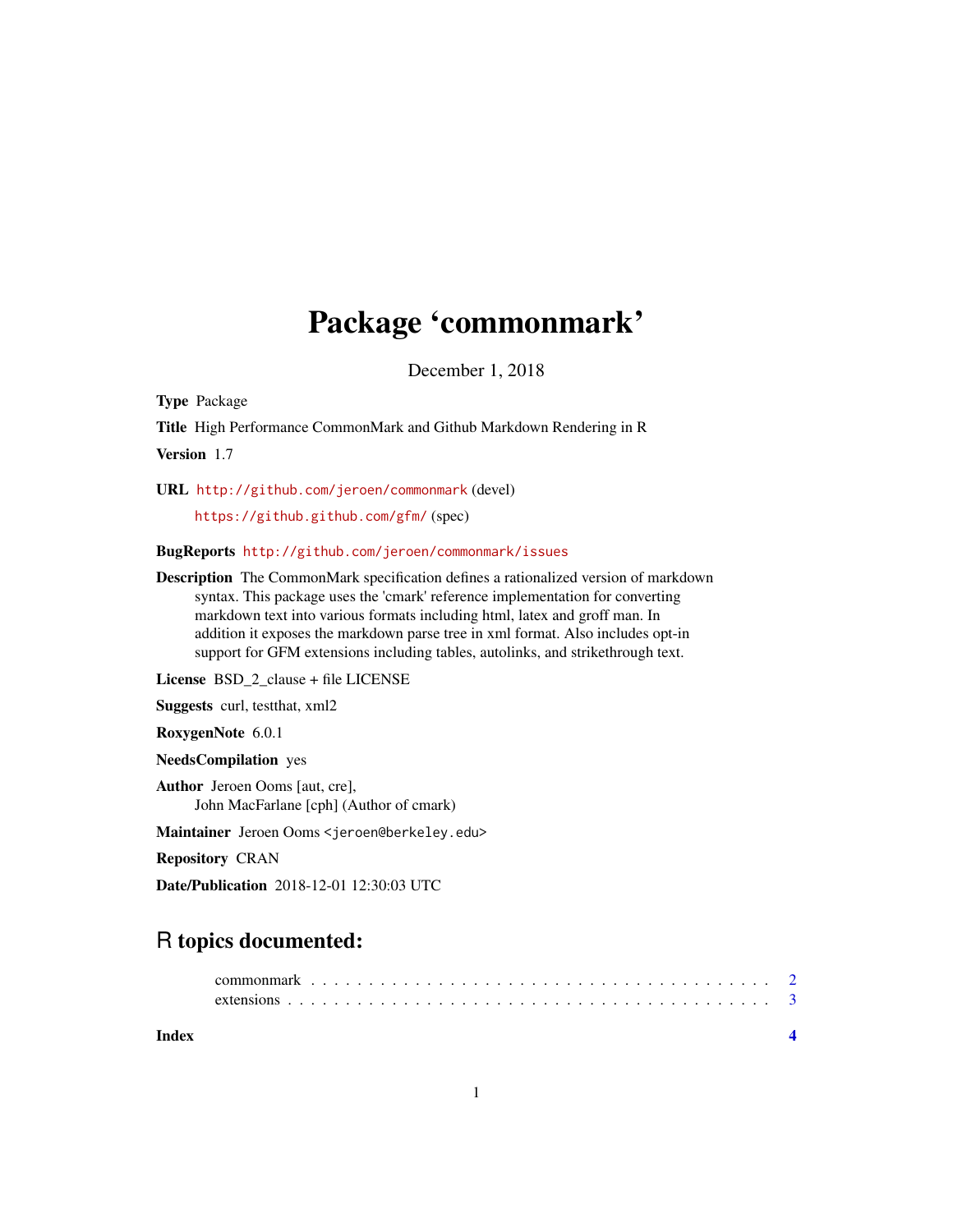<span id="page-1-0"></span>

#### Description

Converts markdown text to several formats using John MacFarlane's [cmark](https://github.com/jgm/cmark) reference implementation. Supported output formats include html, latex, groff man, and normalized "commonmark" markdown. In addition the markdown parse tree can be returned in xml format.

#### Usage

```
markdown_html(text, hardbreaks = FALSE, smart = FALSE, normalize = FALSE,
  sourcepos = FALSE, extensions = FALSE)
markdown_xml(text, hardbreaks = FALSE, smart = FALSE, normalize = FALSE,
  sourcepos = FALSE, extensions = FALSE)
markdown_man(text, hardbreaks = FALSE, smart = FALSE, normalize = FALSE,
  width = 0, extensions = FALSE)
markdown_commonmark(text, hardbreaks = FALSE, smart = FALSE,
  normalize = FALSE, width = 0, extensions = FALSE)
markdown_text(text, hardbreaks = FALSE, smart = FALSE, normalize = FALSE,
  width = 0, extensions = FALSE)
markdown_latex(text, hardbreaks = FALSE, smart = FALSE, normalize = FALSE,
 width = 0, extensions = FALSE)
```
#### Arguments

| text       | Markdown text                                                                                                                           |
|------------|-----------------------------------------------------------------------------------------------------------------------------------------|
| hardbreaks | Treat newlines as hard line breaks. If this option is specified, hard wrapping is<br>disabled regardless of the value given with width. |
| smart      | Use smart punctuation. See details.                                                                                                     |
| normalize  | Consolidate adjacent text nodes.                                                                                                        |
| sourcepos  | Include source position attribute in output.                                                                                            |
| extensions | Enables Github extensions. Can be TRUE (all) FALSE (none) or a character vector<br>with a subset of available extensions.               |
| width      | Specify wrap width (default $0 =$ nowrap).                                                                                              |

#### Details

Support for extensions (including tables and autolink) is provided via the Github [fork](https://github.com/github/cmark) of cmark. For now these are opt-in and have to be enabled with the extensions parameter. See also the manual page on [extensions.](#page-2-1)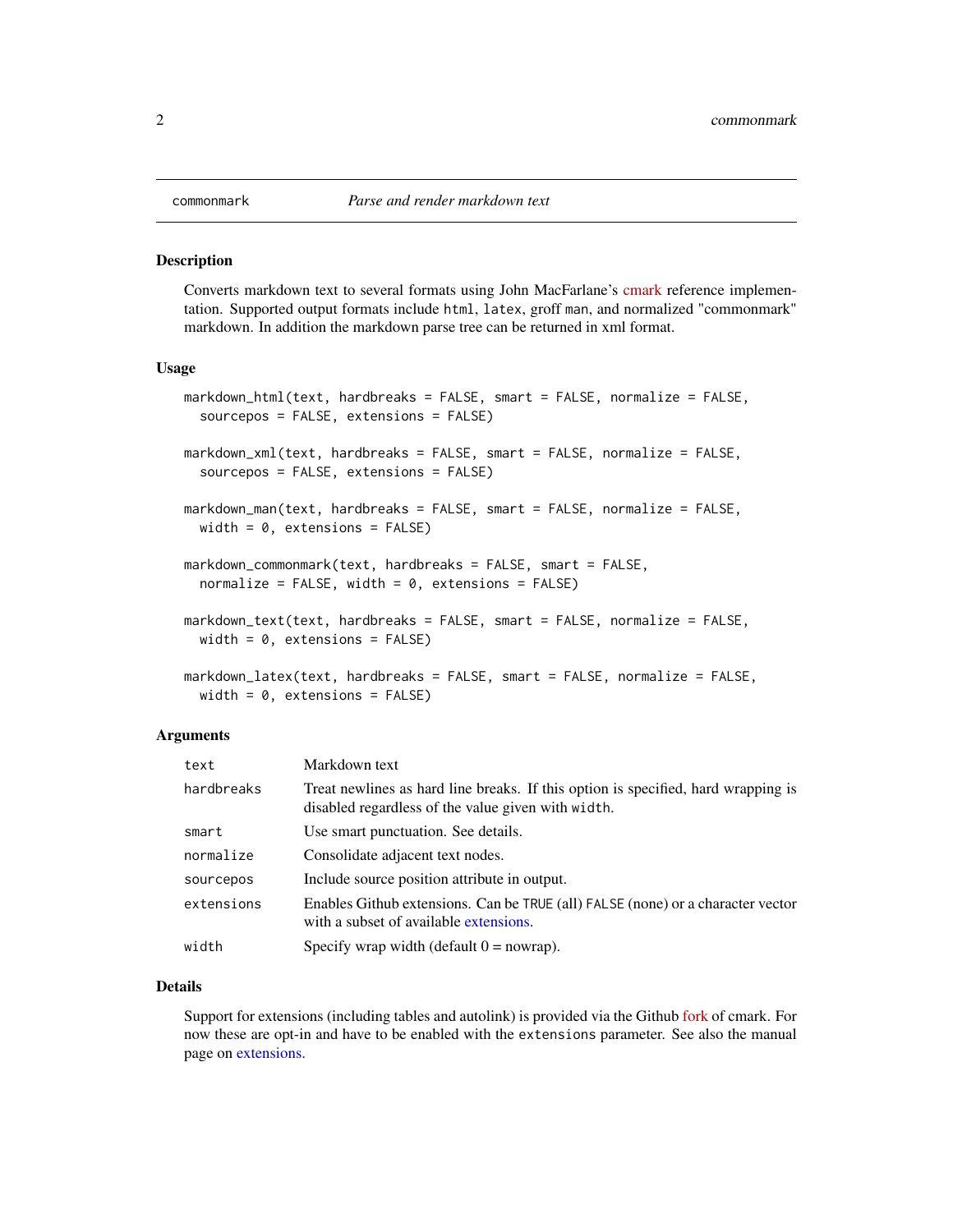#### <span id="page-2-0"></span>extensions 3

When smart punctuation is enabled, straight double and single quotes will be rendered as curly quotes, depending on their position. Moreover  $-$  will be rendered as  $-$  (en-dash),  $---$  will be rendered as — (em-dash), and . . . will be rendered as ... (ellipses).

#### Examples

```
md <- readLines("https://raw.githubusercontent.com/yihui/knitr/master/NEWS.md")
html <- markdown_html(md)
xml <- markdown_xml(md)
man <- markdown_man(md)
tex <- markdown_latex(md)
cm <- markdown_commonmark(md)
text <- markdown_text(md)
```
<span id="page-2-1"></span>extensions *Github CommonMark Extensions*

#### Description

The Github fork of cmark supports several markdown extensions which provide features which are not (yet) in the official commonmark spec.

#### Usage

```
list_extensions()
```
#### Details

Currently the following extensions are supported:

- table support rendering of tables
- strikethrough via ~sometext~ syntax
- autolink automatically turn URLs into hyperlinks
- tagfilter blacklist html tags: title textarea style xmp iframe noembed noframes script plaintext.

See also the spec for [GitHub Flavored Markdown.](https://github.github.com/gfm/)

#### Examples

```
print(list_extensions())
```